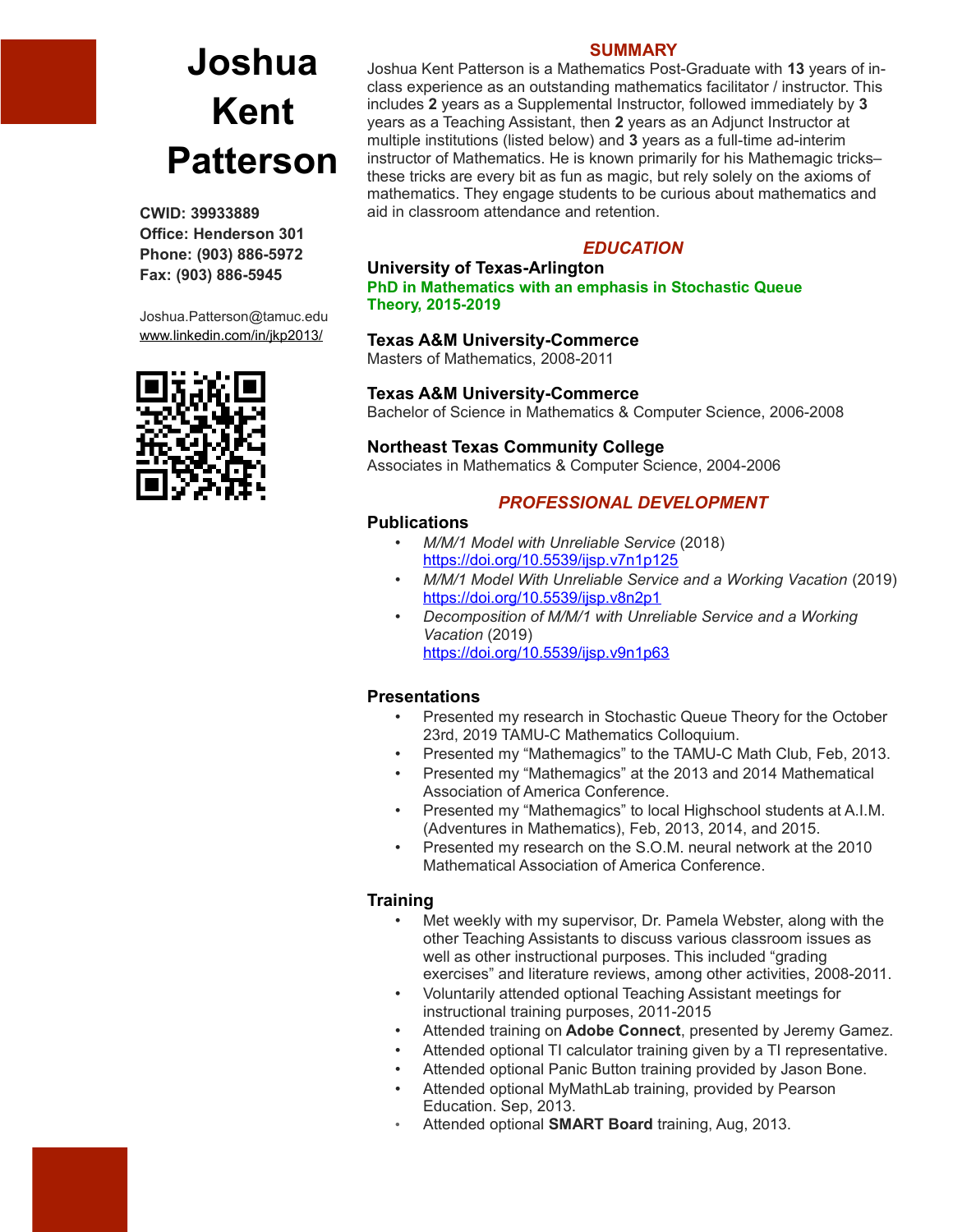#### **Attended Conferences**

- Mathematical Association of America Texas Section, 2010P, 2012P, 2013P, 2014P, 2015P, and 2019P
- Conference for the Advancement of Mathematical Teaching, 2014, and 2015P
- Served as a Session Chair at the AMS Spring Southeastern Sectional Meeting, March 2019P

\* *P after the year denotes that a presentation was also given*.

#### *SERVICE*

- Served as a judge for the SCUDEM IV competition in differential equation modeling, 2019.
- Volunteered to cover additional classes and proctor the exams of other instructors when they were traveling or ill, 2008-2015
- Helped the TAMU-C faculty host the first annual A.I.M. (Adventures in Mathematics), Feb, 2013.
- Volunteered to man the Mathematics department booth at the "University Days" event every Fall, 2006-2008.
- Volunteered to help with various Math Club events on campus. 2006- 2015.
- Organized an on-campus WebAssign training session, presented by Cengage Learning, Nov, 2013.
- Coached the TAMU-C Calculus Bowl team 2014-2015, having received 1<sup>st</sup> place both years at the MAA competition

# *EXPERIENCE*

#### *Current Employment*

#### **Ad-Interim Instructor, Texas A&M University-Commerce**

Commerce, TX, 75428 Aug 2019-Present

Taught 5 undergraduate courses (Fall, 2019): MATH 2305 – Discrete Mathematics (2) MATH 1342 – Elementary Statistics (2) MATH 2312 – Precalculus

Teaching 4 undergraduate courses (Spring, 2019): MATH 403 – Intro to Mathematical Statistics MATH 2413 – Calculus I (2) MATH 2414 – Calculus II

#### **Past Employment**

#### **GAANN Fellow, University of Texas-Arlington**

Arlington, TX, Aug 2016-May 2019

Facilitated 2 Pre-Calculus MATH 1421 labs Taught 7 Business Algebra MATH 1315 courses Taught 1 Business Calculus MATH 1316 course

#### **Accomplishments**

- Became a GAANN Fellow.
- Taught the above listed courses as instructor of record.
- Passed 3 out of 3 preliminary exams. (Math Analysis, Linear Algebra, Real Analysis)
- Passed my Comprehensive Examination.
- Passed Abstract Algebra by examination, completing all necessary PhD course work.
- Published 2 papers in the *International Journal of Statistics and Probability* **<https://doi.org/10.5539/ijsp.v7n1p125>**

**<https://doi.org/10.5539/ijsp.v8n2p1>**

• Began work on a 3rd paper.

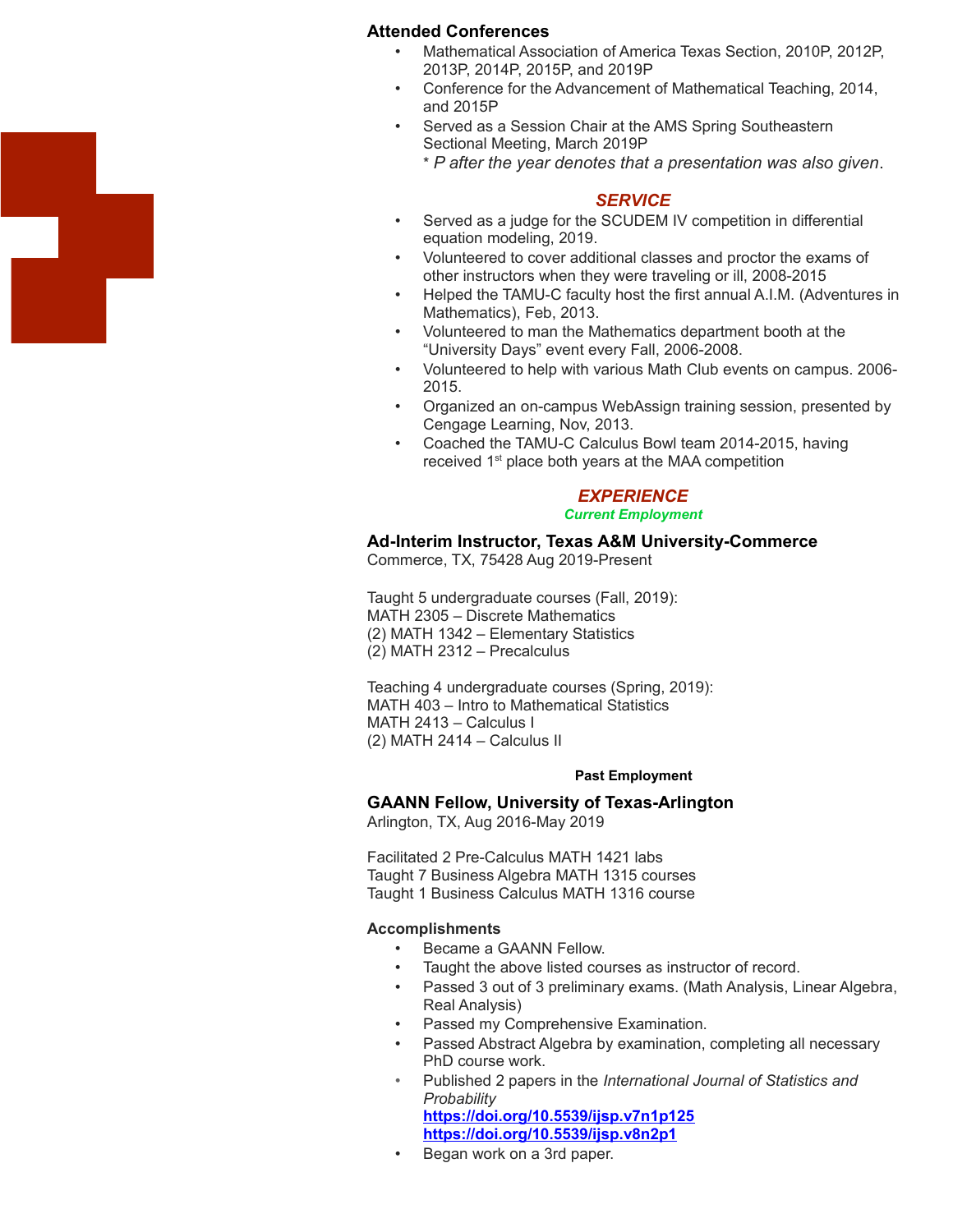## **Graduate Teaching Assistant, University of Texas-Arlington**

Arlington, TX, Aug 2015-Aug 2016

Facilitated 6 Pre-Calculus MATH 1421 labs

#### **Accomplishments**

- Facilitated the above listed labs.
- Passed 2 out of 3 preliminary exams. (Math Analysis, Linear Algebra)
- Encouraged my students to fulfill their academic potential through rapport and subtle in-class encouragement.
- Engaged my students with hands-on learning techniques, including group activities of 3-5 students as instructed by the course coordinator.
- Utilized Pearson's **MyLabsPlus**, which is an textbook embedded online component to the 1421, 1315, and 1316 courses which enables students to access homework, detailed step-by-step solution techniques, online tutoring, and much more in real-time.

## **Ad-Interim Instructor, Texas A&M University-Commerce**

Commerce, TX, Aug 2013-May 2014 & Aug 2014-May 2015

Taught 25 First Year Math courses, including the following:

College Algebra, MATH 1314 Liberal Arts Math, MATH 179 Liberal Arts Math, MATH 179.xCW (online, 5 week terms) Business Calculus, MATH 176 Pre-Calculus, MATH 142

#### **Accomplishments**

- Taught 11 face-to-face First Year Math courses. (listed above).
- Incorporated the use of technology into my face-to-face lessons, including graphing calculators, **SMART Boards**, and the use of a tablet connected to the projector.
- Served as a faculty member for the **CSSP** (Comprehensive Student Success Program) grant which aims to standardize First Year Math classes as well as provide additional support for both Instructors and students. The CSSP grant also added a project based or service based hands-on component to the Intermediate Algebra classes.
- Encouraged my students to fulfill their academic potential.
- Engaged my students with hands-on learning techniques, including group activities as well as counter intuitive Mathemagics tricks.
- Utilized **GradesFirst**, which is an online component which enables students to view their grades, tutoring hours, and attendance records in real-time and also gives Academic Advisors access to this information. This allows for Instructors and Advisors to work together in an entirely new, interconnected way.

## **Adjunct Instructor, Texas A&M University-Commerce**

Commerce, TX, Jun 2011-Aug 2013

Taught a number of First Year Math classes on an as-needed basis. Classes taught include the following:

Intermediate Algebra, MATH 131 College Algebra, MATH 141/1314 Business Math, MATH 176 Liberal Arts Math, MATH 179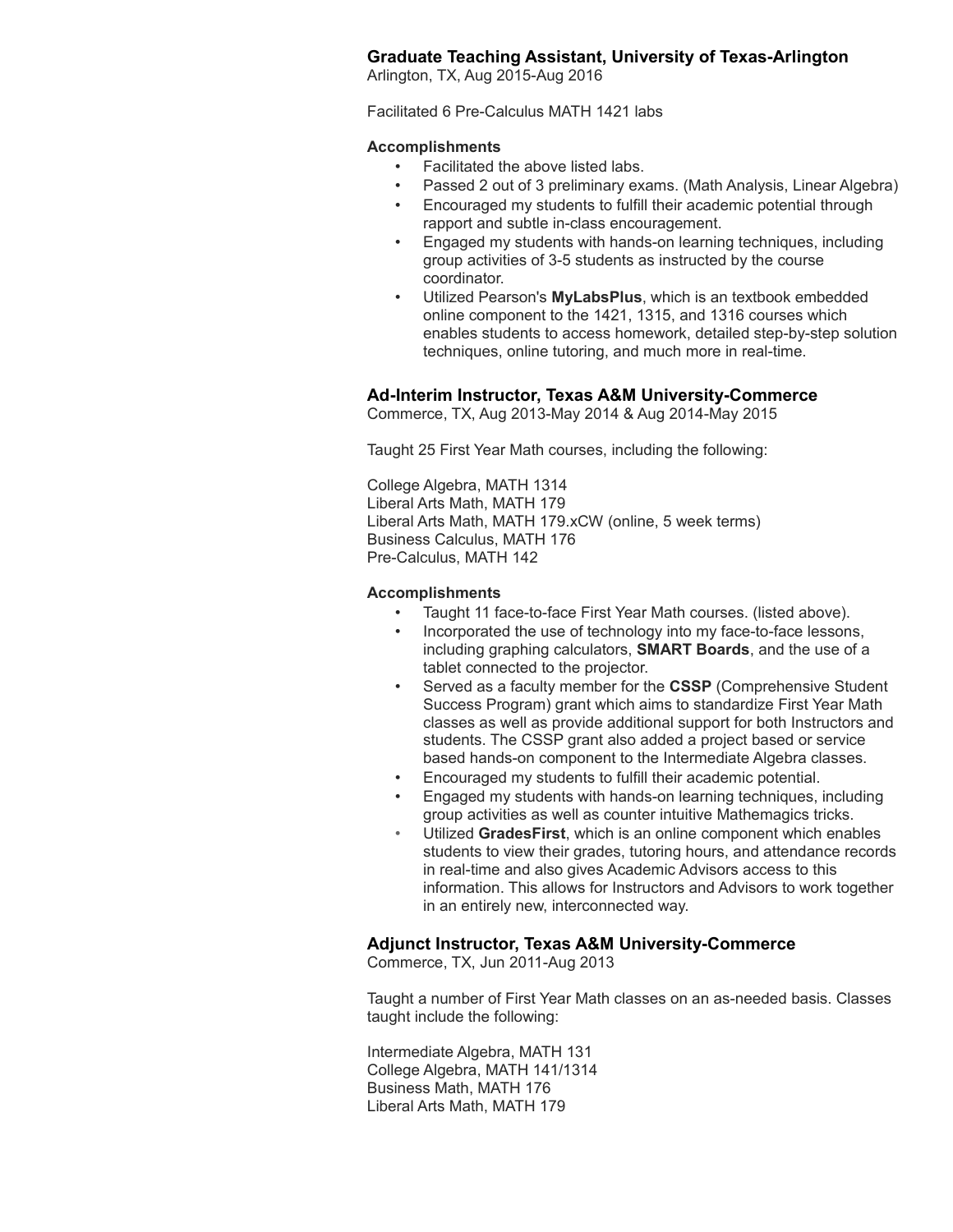#### **Accomplishments**

Taught a number of face-to-face First Year Math courses.

- Developed the College Algebra content / curriculum for the **eCollege / MyMathLab** powered online homework component.
- Incorporated the use of technology into my face-to-face lessons, including graphing calculators, **SMART Boards**, and the use of a tablet connected to the projector.
- Served as a faculty member and a team leader for **project DREAM**, (Developing Readiness for Everyone in Algebra and Mathematics), a grant which was funded by the Texas Higher Education
- Coordinating Board for \$400,000 for two years, 2010-2012.
- Served as a faculty member for the **CSSP** (Comprehensive Student Success Program) grant which aims to standardize First Year Math classes as well as provide additional support for both Instructors and students. The CSSP grant also added a project based or service based hands-on component to the Intermediate Algebra classes.
- Encouraged my students to fulfill their academic potential.
- Engaged my students with hands-on learning techniques, including group activities as well as counter intuitive Mathemagics tricks.
- Beta tested the new **GradesFirst** online component which enabled students to view their grades, tutoring hours, attendance records, and so much more all in real time and also gave Academic Advisors access to this information as well. This allowed for Instructors and Advisors to work together in an entirely new way.

#### **Adjunct Instructor, Northeast Texas Community College**

Mount Pleasant, TX, Jan 2012-May 2013

Taught seven College Algebra courses over a consecutive three semester time frame to a diverse student body.

#### **Accomplishments**

- Taught four face-to-face courses, and three online hybrid courses.
- Developed the College Algebra content / curriculum for the **Blackboard / WebAssign** powered online hybrid courses.
- Met weekly with Dr. Paula Wilhite for in-service instructional training.
- Continued to develop my own teaching style, successfully utilizing my "Mathemagics" as a way to encourage attendance and class room participation.

#### **Adjunct Instructor, Jarvis Christian College**

Hawkins, TX, Aug 2011-May 2012

Taught a number of upper division math courses. (listed below) Calculus I Calculus II, twice Calculus III Differential Equations Abstract Algebra

#### **Accomplishments**

- Taught 3 face-to-face courses, and 3 online courses.
- Developed the curriculum for an online Calculus II, Differential Equations, as well as Abstract Algebra.
- Encouraged my students to pursue advanced degrees in the field of mathematics.
- Encouraged my students to have regular study groups, as well as provided a number of optional **Skype**-powered study sessions.
- Met regularly with Dr. Martin Yale for instructional training.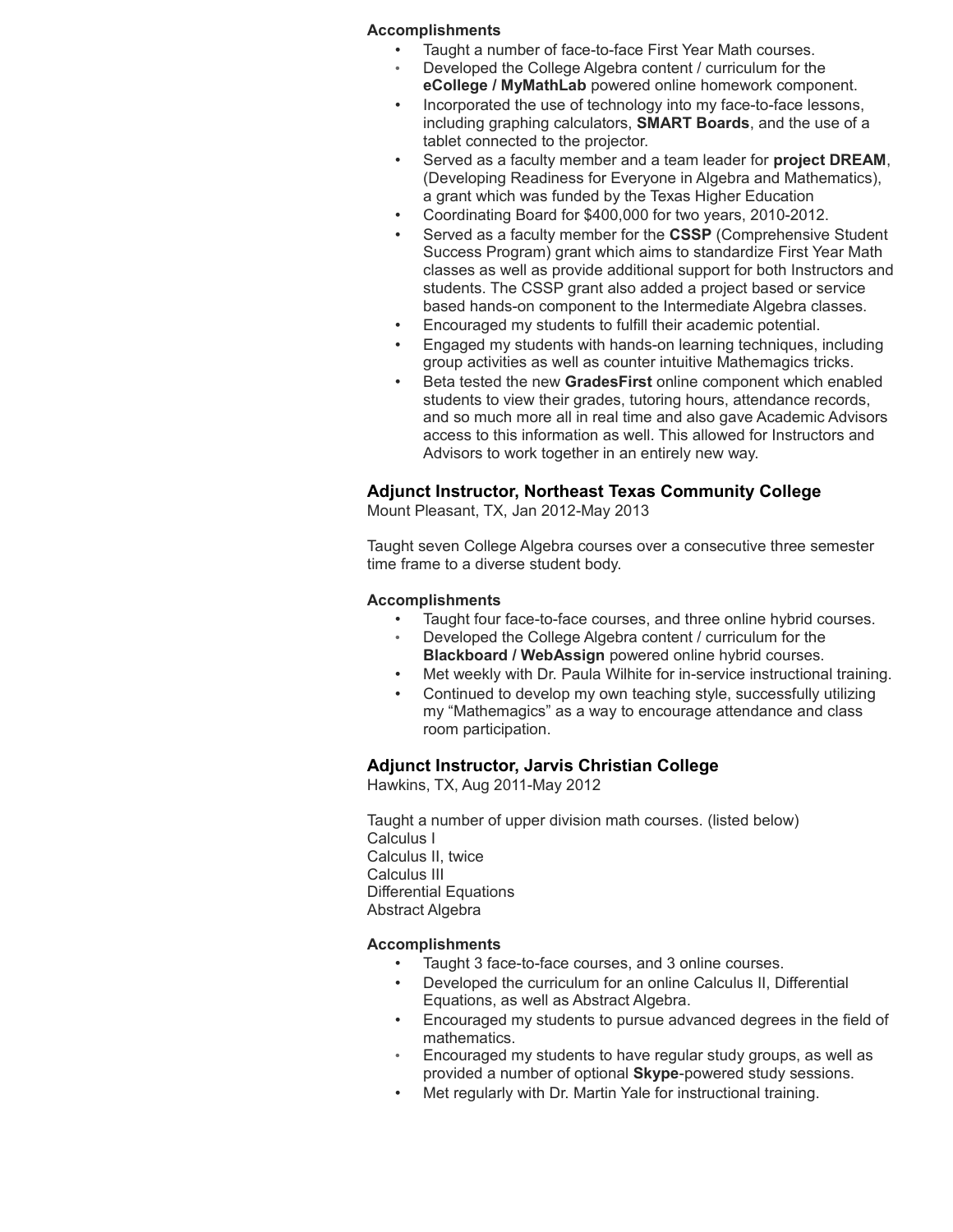## **Teaching Assistant, Texas A&M University-Commerce**

Commerce, TX, Aug 2008-May 2011

Taught, as the teacher of record, a number of Intermediate Algebra and College Algebra courses while working on my masters degree full time.

#### **Accomplishments**

- Learned how to deal with a number of class room related issues, everything from behavioral issues to organizational issues.
- Learned that in any situation, there is always someone to go to for advice. Typically, Dr. Pamela Webster, as my adviser filled this roll but every member of faculty, at some point, gave me words of wisdom. This, more than anything, is the most useful skill set that I acquired from this position.
- Developed my own style of teaching thanks to the instruction of my supervisor as well as other members of faculty.
- Identified students who were incorrectly placed in the wrong math course through the implementation of competency exams.
- Developed record keeping skills as well as how to build and maintain a working, professional rapport with the student body.

#### **Supplemental Instructor, Texas A&M University-Commerce**

Commerce, TX, Aug 2006-May 2008

Facilitated Supplemental Instructor (SI) labs associated with Intermediate Algebra courses. These SI labs were built-in to the students schedule with an assigned classroom and class time. Attendance was mandatory for all students.

#### **Accomplishments**

- Created lesson plans for each SI lab class period.
- Demonstrated, by example, proper student behavior by attending the class to which the lab was assigned and taking notes.
- Met with Dr. Pamela Webster and the other SI leaders every week for instructional training and to discuss and share lesson plan ideas.

## *SKILL SET*

- Expert at building and maintaining student rapport.
- Expert-level experience at in-class instruction, stressing concept comprehension.
- Expert-level experience maintaining student records.

## *TECHNICAL SKILL SET*

- Expert-level experience with MyMathLab.
- Expert-level experience with Mathematica.
- Expert-level experience with LaTeX.
- Expert-level experience with WebAssign.
- Expert-level experience with Skype.
- Expert-level experience audio/video equipment.
- Expert-level experience of all Microsoft Operating Systems, Office Suits, and associated programs.
- Expert-level experience with any and all Unix shells.
- Intermediate-level experience with MyLabsPlus.
- Intermediate-level experience with GradesFirst.
- Intermediate-level experience with MATLAB.
- Intermediate-level experience with TI Calculators.
- Intermediate-level experience with Blackboard v9.0.
- Intermediate-level experience with HTML, Java, and C++.
- Intermediate-level experience with Camtasia.